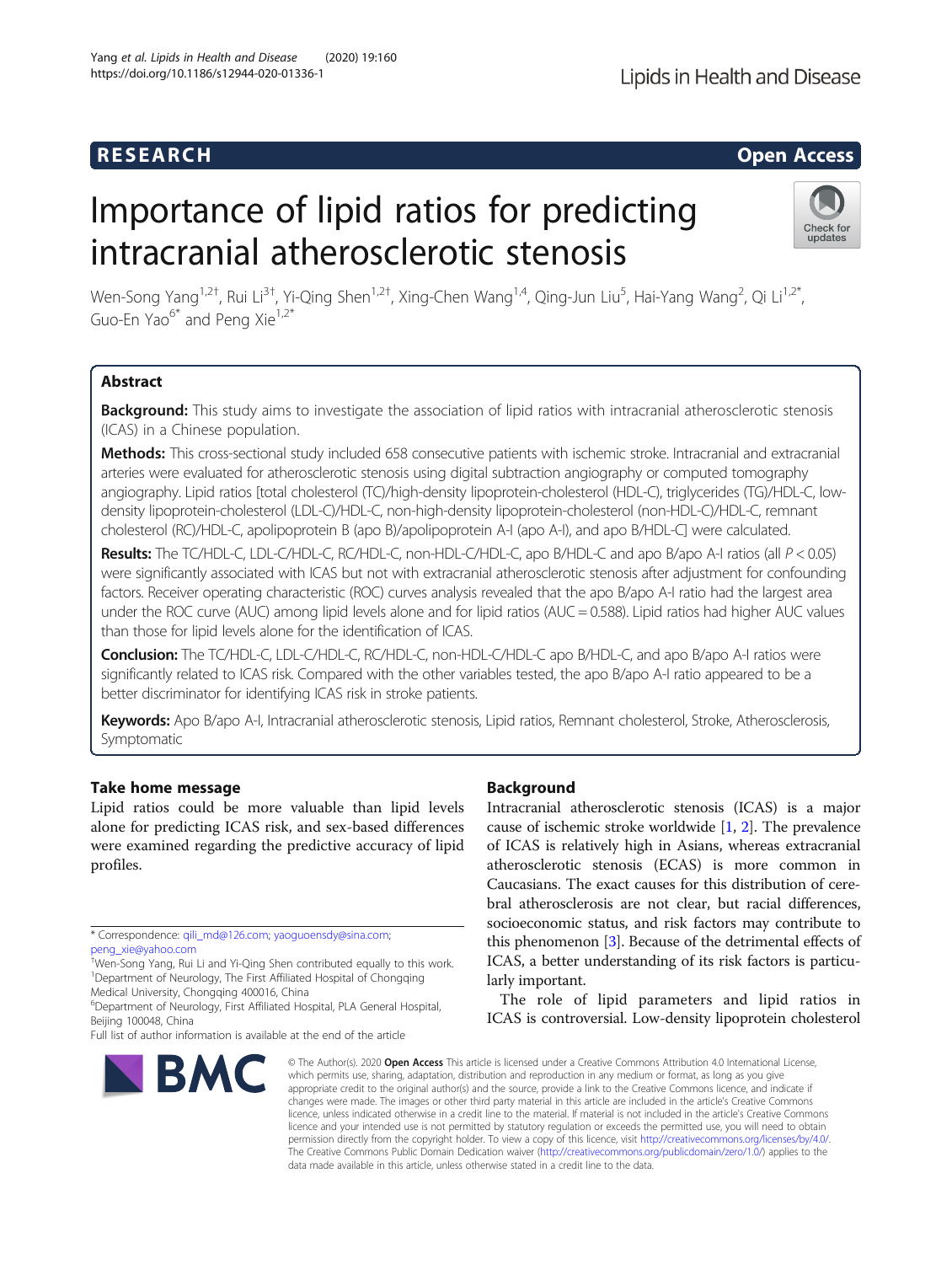(LDL-C) is associated mainly with ECAS [\[4](#page-7-0)]. In Chinese populations, high-density lipoprotein-cholesterol (HDL-C) [[5\]](#page-7-0), non-high-density lipoprotein-cholesterol (non-HDL-C) [\[6\]](#page-7-0) and total cholesterol (TC) [[7](#page-7-0)] levels are associated with an increased risk of ICAS. One study based on a Korean population revealed the importance of hypercholesterolemia in ICAS in men [\[8\]](#page-7-0). Concerning lipid ratios, Park and colleagues indicated the importance of the apolipoprotein B/apolipoprotein A-I (apoB/apo A-I) ratio for ICAS [\[9\]](#page-7-0). Levels of HDL-C along with those of remnant cholesterol (RC) and a low apo B/apo A-I ratio are related to the prevention of the angiographic progression of ICAS [[10](#page-7-0)]. Recently, a study found that acute ischemic stroke patients with ICAS have a higher ApoB/AI ratio was meaningfully higher than those without ICAS in both stroke group and non-stroke groups [\[11\]](#page-7-0). The LDL-C/ HDL-C ratio is regarded as a marker for carotid intima-media thickness (CIMT) progression [\[12\]](#page-7-0). In addition, several lipid ratios (apo B/apo A-I, TC/HDL-C, LDL-C/HDL-C, and non-HDL-C/HDL-C) have shown clinically important correlations with coronary artery lesions, insulin resistance, and metabolic syndrome [[13](#page-7-0)–[15](#page-7-0)]. Moreover, higher LDL-C and lower HDL-C were associated with the presence of ICAS in a population-based study [[16](#page-7-0)].

Lipid ratios are considered to be good parameters for identifying vascular diseases. Nevertheless, studies focusing on the association between lipid ratios and cerebral atherosclerosis are lacking. Additionally, the potential predictive importance of these lipid ratios in Chinese populations remains unclear. It is important to screen relevant applicable lipid ratios to identify high-risk populations. Therefore, this study compared the correlation between lipid ratios (TC/HDL-C, triglycerides (TG)/ HDL-C, LDL-C/HDL-C, RC/HDL-C, non-HDL-C/HDL-C, apo B/HDL-C, and apo B/apo A-I) and the risk of cerebral atherosclerosis in patients with ischemic stroke.

#### Methods

#### Population and procedures

The study protocol was approved by the ethics committee of the First Affiliated Hospital of Chongqing Medical University (Chongqing, China). Written informed consent was obtained from all patients.

From November 2015 to January 2017, consecutive patients with transient ischemic attack or acute (< 7 days after onset) ischemic stroke admitted to the division within the First Affiliated Hospital of Chongqing Medical University were recruited prospectively into the study. All patients underwent cerebral digital subtraction angiography (DSA) or computed tomography angiography (CTA) to check for atherosclerotic lesions.

The exclusion criteria consisted of patients with contraindications to or who refused to undergo CTA or

DSA; non-atherosclerotic arterial stenosis or totally occlusive stenosis in intracranial and extracranial vessels; and incomplete clinical information.

#### Collection of clinical information

Information of each patient was acquired by completing a detailed questionnaire combined with a standardized interview. Information was obtained regarding demographics, hypertension, diabetes mellitus (DM), previous stroke, coronary heart disease, medical history, and current smoking. Blood pressure was determined with mercury manometers while the patient was seated after 10 min of rest. The parameter of "current smoking" was self-reported by patients who had smoked more than 100 cigarettes and smoked every day or some days now. The diagnoses of hypertension, DM, coronary heart disease, and previous stroke were determined according to those detailed in the International Classification of Diseases (9th revision).

#### Laboratory measurements

Fasting blood samples were extracted and analyzed in the laboratory department of the First Affiliated Hospital. Lipid levels were measured using a fully automatic biochemistry analyzer (Cobas c701; Roche, Basel, Switzerland) and original reagents in the laboratory department. TC, TG, HDL-C, and LDL-C levels were measured using an enzymology assay. Apo A-I and apo B levels were measured by an immunoturbidimetric assay. The non-HDL-C level was defined as the TC level minus the HDL-C level [[17](#page-7-0)]. The RC level was defined as the non-HDL-C level minus the LDL-C level [\[18\]](#page-7-0). Additionally, the TC/HDL-C, TG/HDL-C, LDL-C/HDL-C, RC/HDL-C, non-HDL-C/HDL-C, apo B/ HDL-C, and apo B/apo A-I lipid ratios were calculated in this study.

#### Assessment of cerebral atherosclerotic stenosis

ICAS was evaluated with the method used in the Warfarin–Aspirin Symptomatic Intracranial Disease Trial [[19\]](#page-7-0). ECAS was evaluated based on the method used in the North American Symptomatic Carotid Endarterectomy Trial [[20\]](#page-7-0). Intracranial vessels included the anterior, middle, and posterior cerebral arteries, the basilar artery, and intracranial portions of the vertebral and internal carotid artery. Extracranial vessels included extracranial segments of the vertebral artery and internal carotid artery. The presence of ICAS or ECAS was defined as stenosis ≥50% in large intracranial or extracranial vessels.

#### Statistical analyses

Data were analyzed using SPSS 18.0 (Chicago, IL, USA) and MedCalc 11.4.2.0 (MedCalc, Ostend, Belgium). General characteristics were compared separately among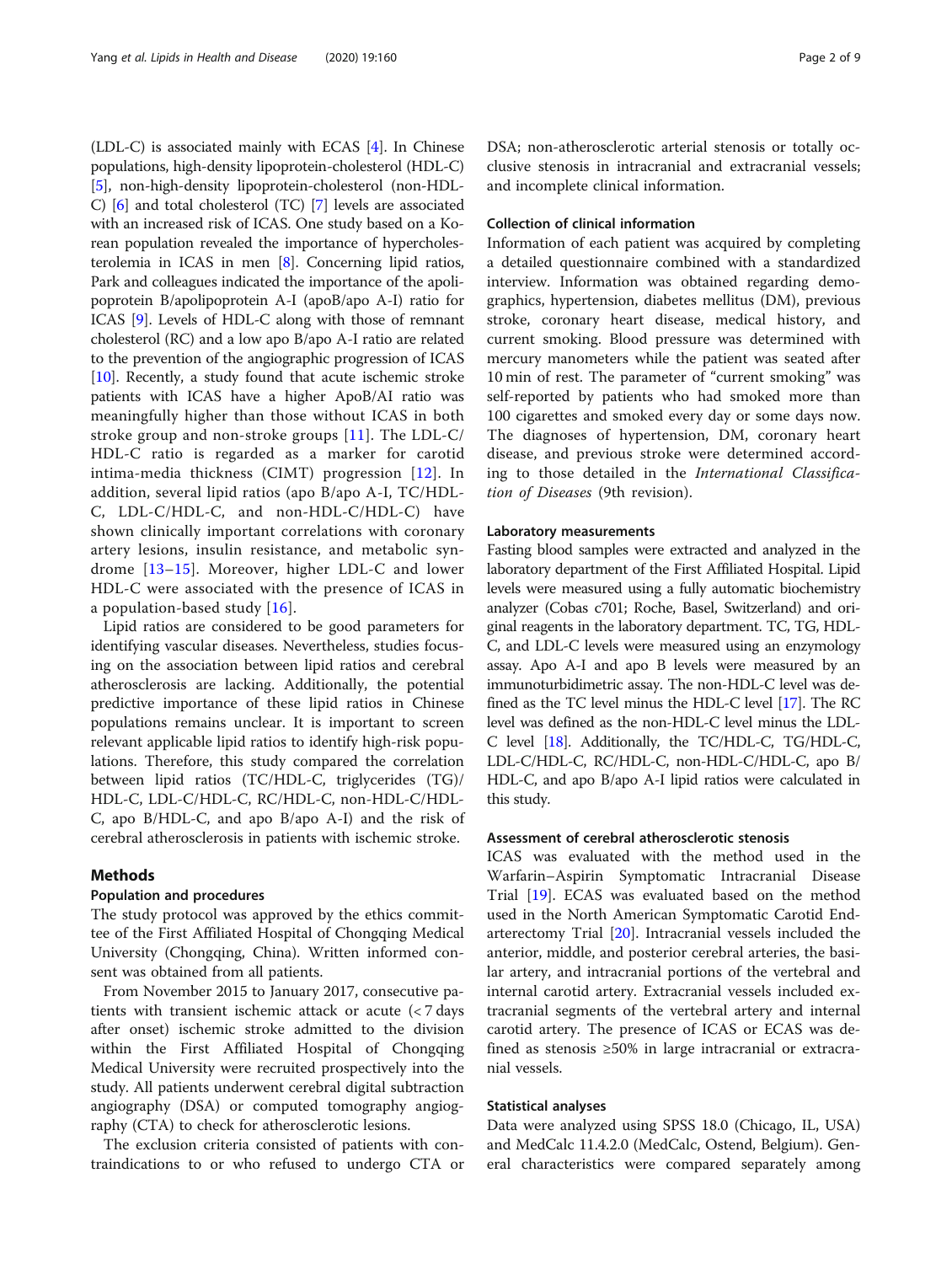patients between men and women, or among the groups of no cerebral atherosclerotic stenosis (NCAS), isolated ICAS, isolated ECAS, and ICAS combined ECAS. The frequency data were analyzed using the Student's t-test or one-way analysis of variance (ANOVA) if the data obey the normal distribution and the variance is homogeneous. Mann–Whitney U-test was performed if the frequency data did not obey the normal distribution. The categorical variables were analyzed using the chi-square test. The results are expressed as the mean ± standard deviation for normal data or median and interquartile range for skewed data. Multiple logistic regression was carried out to evaluate the correlation of lipid ratios with ICAS and ECAS. Crude and adjusted odds ratios (ORs) with 95% confidence intervals (CIs) were obtained. Receiver operating characteristic (ROC) curves were created to assess whether variables could predict ICAS, and the results are expressed as the area under the curve (AUC). AUC values were compared using the Z-statistic. A value of  $P < 0.05$ was considered significant.

#### Results

Six hundred and fifty-eight patients (441 men and 217 women, mean age,  $65.9 \pm 11.2$  years) with transient ischemic attack or acute ischemic stroke were included in the final analysis. Of the 658 patients analyzed, DSA was performed in 24 patients (3.6%) and the remaining 634 patients underwent CTA. The patients were divided into four subgroups as follows: No cerebral atherosclerotic stenosis (NCAS) (55.6%), Isolated ICAS (27.7%), Isolated ECAS (7.0%), and ICAS combined with ECAS (9.7%). The characteristics of the study participants in the groups of NCAS, isolated ICAS, isolated ECAS, and ICAS combined with ECAS groups were shown in Supplementary Table [1](#page-6-0).

Sex-specific characteristics were shown in Table [1](#page-3-0). Women were older and had lower diastolic blood pressure, and non-HDL-C/HDL-C, TC/HDL-C, RC/HDL-C, LDL-C/HDL-C, apo B/HDL-C, and apo B/apo A-I ratios than men. A significantly higher proportion of current smokers were men  $(P < 0.001)$ , and their TC, HDL-C, and apo A-I levels were lower than those in women. Multivariable analysis of ICAS and (or) ECAS according to gender was shown in Supplementary Table [2](#page-6-0).

Each lipid ratio was examined based on sex to assess its relationship with the risk of ICAS or ECAS. In this study, the lipid ratio in the fourth quartile was compared with that of the first quartile. The corresponding OR and 95% CI of lipid ratios (TC/HDL-C, LDL-C/HDL-C, TG/HDL-C, RC/HDL-C, non-HDL-C/HDL-C, apo B/ apo A-I, and apo B/HDL-C) in the first quartile are listed (see Fig. [1](#page-4-0)). Compared with other lipid ratios, apo B/apo A-I showed the strongest relationship with ICAS after adjustment for potential confounding factors (first

quartile vs. fourth quartile;  $[\beta]$  0.84,  $[OR]$ , 2.32;  $[95\%$  CI], 1.44–3.73). Moreover, after adjustment for age, sex, current smoking, hypertension, DM, previous stroke, and coronary heart disease, this significant relationship was also observed for other lipid ratios (TC/HDL-C, [β] 0.71, [OR] 2.04, [95% CI] 1.26–3.31; RC/HDL-C, 0.49, 1.64, 1.01–2.65; non-HDL-C/HDL-C, 0.71, 2.04, 1.26– 3.31; LDL-C/HDL-C, 0.65, 1.92, 1.19–3.10; apo B/HDL-C, 0.83, 2.28, 1.41–3.71; fourth quartile vs. first quartile; see Fig. [1](#page-4-0)a and Supplementary Table [3](#page-6-0)). These adjusted logistic regression analyses were repeated for ECAS, but no significant association was observed between lipid ratios and ECAS (see Fig. [1](#page-4-0)b).

Box-plots of the TC/HDL-C (see Fig. [2a](#page-5-0)), LDL-C/HDL-C (see Fig. [2b](#page-5-0)), RC/HDL-C (see Fig. [2c](#page-5-0)), Non-HDL-C/ HDL-C (see Fig. [2](#page-5-0)d), Apo B/ HDL-C (see Fig. [2e](#page-5-0)), and Apo B/Apo A-I ratios (see Fig. [2f](#page-5-0)) were shown. Patients with ICAS had significantly higher LDL-C/HDL-C (see Fig. [2](#page-5-0)b), apo B/HDL-C (see Fig. [2e](#page-5-0)), and apo B/apo A-I ratios (see Fig. [2f](#page-5-0)) than those without ICAS in both sexes  $(P < 0.05)$ . However, this difference was not observed for the TG/HDL-C (see Fig. [2a](#page-5-0)) and RC/HDL-C ratios (see Fig. [2c](#page-5-0)). A significant difference in the non-HDL-C/HDL-C ratio was observed only in men (see Fig. [2](#page-5-0)d). Because the result was similar to that of the non-HDL-C/HDL-C ratio, the TC/HDL-C ratio was not presented (see Fig. [2](#page-5-0)).

Analysis of ROC curves revealed that the apo B/apo A-I ratio exhibited the highest AUC value (0.588) for ICAS among all of the lipid levels alone and the lipid ratios (see Table [2](#page-6-0)). However, the apo B/apo A-I ratio exhibited the highest AUC value only in men but not in women (men: 0.579; women: 0.613). In women, the apo B/HDL-C ratio demonstrated an optimal AUC value (0.617) for predicting ICAS risk. Overall, lipid ratios had higher AUC values than those for the lipid levels alone for the identification of ICAS. Additionally, the AUC in women was higher than that in men for all lipid ratios analyzed.

#### **Discussion**

This study revealed that the TC/HDL-C, RC/HDL-C, LDL-C/HDL-C, non-HDL-C/HDL-C, apo B/HDL-C, and apo B/apo A-I ratios were significantly correlated with ICAS. Moreover, ROC analyses revealed that lipid ratios were better than lipid levels alone for predicting ICAS. The apo B/apo A-I ratio had a higher predictive value than that of other variables. This is the first study to present these relationships in a Chinese population.

The correlation between the apo B/apo A-I ratio and ICAS was established in a Korean population by Park and colleagues. They demonstrated that a higher apo B/ apo A-I ratio could be a discriminator for ICAS rather than ECAS  $[9]$  $[9]$  $[9]$ . Sun et al.  $[11]$  $[11]$  found that apoB/AI ratio could be an independent factor for risk stratification of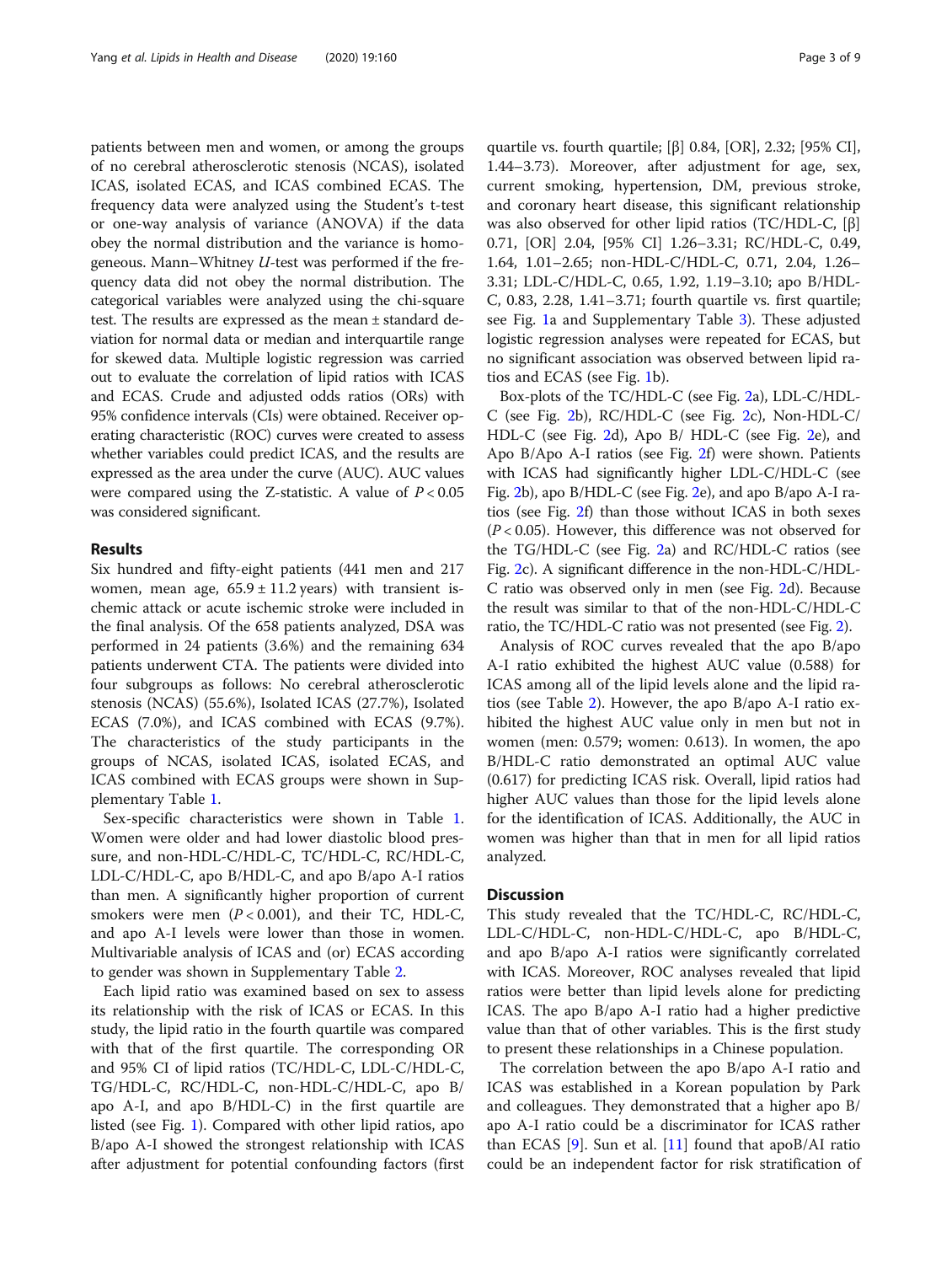| Variables                      | Men $(n = 441)$  | Women $(n = 217)$   | $P$ Value |
|--------------------------------|------------------|---------------------|-----------|
| Age, year                      | $64.6 \pm 11.2$  | $68.5 \pm 10.7$     | < 0.001   |
| Systolic blood pressure, mmHg  | $152.8 \pm 23.8$ | $154.1 \pm 26.0$    | 0.522     |
| Diastolic blood pressure, mmHg | $88.7 \pm 16.0$  | $84.7 \pm 14.6$     | 0.002     |
| Hypertension, n (%)            | 311 (70.5)       | 165 (76.0)          | 0.137     |
| Diabetes mellitus, n (%)       | 144 (32.7)       | 74 (34.1)           | 0.711     |
| Current smoking, n (%)         | 251 (56.9)       | 4(1.8)              | < 0.001   |
| Previous stroke, n (%)         | 131 (29.7)       | 56 (25.8)           | 0.297     |
| Coronary heart disease, n (%)  | 51 (11.6)        | 29 (13.4)           | 0.507     |
| Number of ICAS lesions         | $0(0-1)$         | $0(0-1)$            | 0.771     |
| <b>NCAS</b>                    | 238 (54.0)       | 128 (59.0)          | 0.223     |
| <b>Isolated ICAS</b>           | 115(26.1)        | 67 (30.9)           | 0.196     |
| Isolated ECAS                  | 38 (8.6)         | 8(3.7)              | 0.020     |
| ICAS and ECAS                  | 50(11.3)         | 14(6.5)             | 0.047     |
| TC, mmol/L                     | $4.35 \pm 1.06$  | $4.67 \pm 1.10$     | < 0.001   |
| TG, mmol/L                     | $1.66 \pm 1.23$  | $1.62 \pm 1.01$     | 0.664     |
| HDL-C, mmol/L                  | 1.09 (0.94-1.24) | $1.26(1.09 - 1.51)$ | < 0.001   |
| LDL-C, mmol/L                  | $2.82 \pm 0.91$  | $2.97 \pm 0.99$     | 0.061     |
| Non-HDL-C, mmol/L              | 3.16 (2.48-3.90) | 3.21 (2.53-3.96)    | 0.384     |
| RC, mmol/L                     | $0.42 \pm 0.40$  | $0.37 \pm 0.35$     | 0.121     |
| Apo A-I, g/L                   | $1.22 \pm 0.35$  | $1.40 \pm 0.27$     | < 0.001   |
| Apo B, g/L                     | $0.99 \pm 0.53$  | $0.96 \pm 0.29$     | 0.520     |
| <b>Lipid Ratio</b>             |                  |                     |           |
| TC/HDL-C                       | $4.12 \pm 1.37$  | $3.74 \pm 1.22$     | 0.001     |
| TG/HDL-C                       | $1.71 \pm 1.77$  | $1.45 \pm 1.67$     | 0.069     |
| LDL-C/HDL-C                    | $2.68 \pm 1.06$  | $2.39 \pm 0.94$     | 0.001     |
| RC/HDL-C                       | $0.44 \pm 0.53$  | $0.35 \pm 0.55$     | 0.036     |
| Non-HDL-C/HDL-C                | $3.12 \pm 1.37$  | $2.73 \pm 1.22$     | 0.001     |
|                                |                  |                     |           |

<span id="page-3-0"></span>Table 1 Characteristics of the study participants according to gender

ICAS intracranial atherosclerotic stenosis, ECAS extracranial atherosclerotic stenosis, NCAS no cerebral atherosclerotic stenosis, TC total cholesterol, TG triglycerides, LDL-C low-density lipoprotein cholesterol, HDL-C high-density lipoprotein cholesterol, RC remnant cholesterol, Non-HDL-C non-high-density lipoprotein cholesterol Apo B apolipoprotein B, Apo A-I apolipoprotein A-I

Apo B/HDL-C  $2.25 (1.65-2.91)$   $1.87 (1.44-2.48)$   $< 0.001$ Apo B/apo A-I 0.78 (0.60–0.98) 0.69 (0.53–0.86) < 0.001

Results are expressed as mean  $\pm$  standard deviation, median with interquartile range or n (%)

ICAS in both stroke patients and non-stroke controls, which is similar to the results of this study. Moreover, this ratio has also been shown to be superior to other ratios for the identification of coronary artery lesions in a Chinese population and coronary disease in a Swedish population [\[13,](#page-7-0) [21\]](#page-7-0). Thus, the apo B/apo A-I ratio is considered to be an excellent surrogate for the prediction of vascular disease risk. Nevertheless, few studies have focused on the apo B/HDL-C ratio. Maki and colleagues demonstrated that the apo B/apo A-I ratio can be a predictor of CIMT progression in vascular walls [[22\]](#page-7-0). Biswas et al.  $[23]$  $[23]$  $[23]$  demonstrated that this ratio correlated well with the risk of coronary heart disease among Indian populations. Atherosclerosis is one of the main contributory indicator for coronary heart disease [[24,](#page-7-0) [25\]](#page-7-0). Hence, the apo B/HDL-C ratio has been proposed to be a marker of atherosclerosis.

This study also identified the important predictive abilities of the apo B/HDL-C and apo B/apo A-I ratios for ICAS rather than ECAS. This phenomenon could be explained by the greater effect on antioxidant enzymes in ICAS than in ECAS [\[26\]](#page-7-0). In an experimental study, dyslipidemic mice were characterized by increased oxidation of apoB in the blood and impaired HDLassociated antioxidative defense [\[27](#page-7-0)]. Moreover, apoA-I is considered a marker of antioxidant and anti-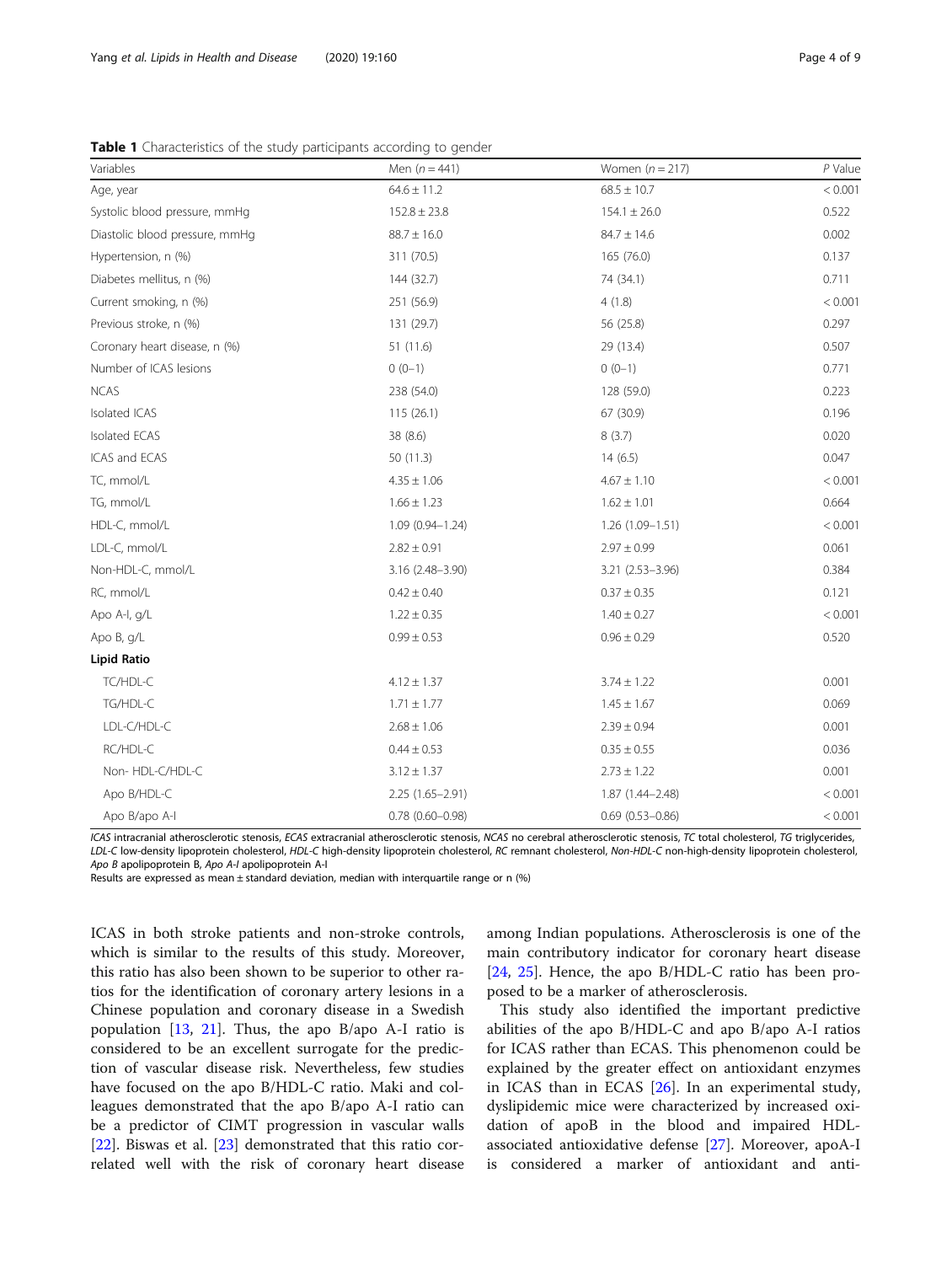<span id="page-4-0"></span>

inflammatory properties [[28\]](#page-7-0), and is closely associated with the patients with pre-existing ischemic stroke [\[29](#page-7-0)]. Thus, this deficit in antioxidant protection might be the pathomechanism of ischemic stroke in ICAS in patients with high apoB/apoA-I ratios [[29\]](#page-7-0).

As the crucial lipoprotein in intermediate-density lipoprotein (IDL), very low-density lipoprotein (VLDL), as well as LDL and apo B, can reflect the potential atherogenic lipoprotein particles in lipid metabolism [[30\]](#page-7-0). Conversely, apo A-I is the main component in HDL-C, which has anti-atherogenic and anti-inflammatory potential [[31\]](#page-7-0). HDL-C can reverse cholesterol transport. Apo A-I and HDL-C have valuable antioxidant capacities. Therefore, the apo B/HDL-C and apo B/apo A-I ratios can more comprehensively reflect atherogenicity and lower antioxidant capacity.

Non-HDL-C integrates multiple types of cholesterol, including IDL, LDL, VLDL, and lipoprotein (a) and can be determined simply by calculation (TC level minus the HDL-C level) [\[17](#page-7-0)]. Because of the protective role of HDL-C against cardiovascular diseases, non-HDL-C has an atherogenic effect in the circulation. This association between non-HDL-C and ICAS has been confirmed in a Chinese population [\[6](#page-7-0)]. However, the diagnostic ability of the non-HDL-C/HDL-C ratio for ICAS has not been investigated. Moreover, the non-HDL-C/HDL-C ratio

possesses good predictive ability for some diseases. This ratio is more useful than the apo B/apo A-I ratio for identifying the metabolic syndrome in a Korean population. In addition, a large retrospective study demonstrated a positive correlation between insulin resistance and C-reactive protein levels [\[32\]](#page-7-0). Among individuals with obesity and insulin resistance syndromes, lower HDL-C and higher non-HDL-C levels demonstrated associations with coronary heart disease in regression models [\[33](#page-8-0)]. Moreover, non-HDL-C/HDL-C ratio is a strong indicator for predicting carotid atherosclerotic plaque in middle-aged postmenopausal women [\[34](#page-8-0)]. Besides, for the prediction of risk of cardiovascular diseases, this ratio is similar to the apo B/apo A-I ratio for DM patients [\[35\]](#page-8-0). Compared with traditional lipid variables, this ratio is more suitable for the estimation of arterial stiffness in a Chinese population [[36](#page-8-0)]. In this study, the non-HDL-C/HDL-C ratio was associated with a two-fold risk of ICAS. Therefore, control of this ratio may be important for ICAS risk. The results of the TC/ HDL-C ratio were similar to those of the non-HDL-C/ HDL-C ratio.

RC comprises the TG-rich lipoproteins IDL, VLDL, and chylomicrons [\[18](#page-7-0)]. RC is regarded as a causal indicator of cardiovascular diseases [\[37](#page-8-0), [38](#page-8-0)]. The diagnostic values of RC and the RC/HDL-C ratio have been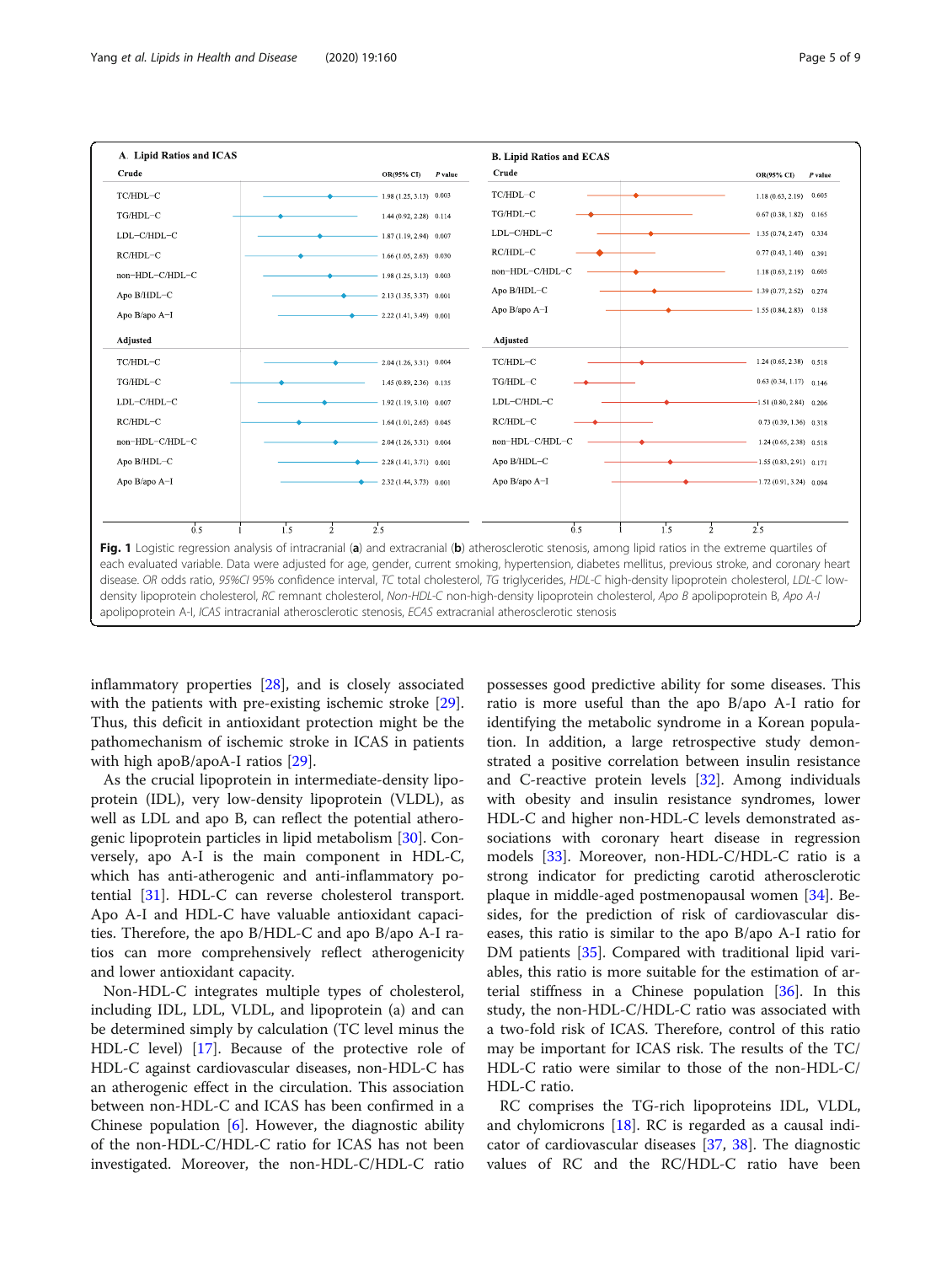<span id="page-5-0"></span>

triglycerides, ICAS intracranial atherosclerotic stenosis. \*Significant difference at P < 0.05

identified simultaneously in Chinese patients with periprocedural myocardial injury [[39\]](#page-8-0). The RC/HDL-C ratio appears to be a useful tool for assessing the risk of ICAS. Compared with other important lipid ratios, only the RC/HDL-C ratio showed a slight association with ICAS in this study. The exact mechanism of action is not clear, but low-grade inflammation caused by RC could be one reason for this association. Subsequently, RC could enter vascular walls by infiltrating the endothelial barrier, and lead to the formation of foam cells by upregulating the expression of scavenger receptors [[40\]](#page-8-0).

#### Study strengths and limitations

This study had several strengths. First, this study not only verified the data of other studies, but it also clarified the specific diagnostic value of lipid ratios upon ICAS. This study found that lipid ratios were better than routinely used lipid concentrations for predicting ICAS. Second, ROC curves indicated that the diagnostic ability of the apo B/apo A-I ratio surpassed those of all other ratios tested. This ratio was determined to be the best marker for ICAS risk. The lipid ratios indicated the balance between anti-atherogenic and pro-atherogenic mechanisms. The combined effects of lipid ratios could be more valuable than lipid levels alone. Third, this study suggested that lipid ratios had better predictive values than those of lipid levels alone for identifying ICAS risk. Finally, sex-based differences were examined regarding the predictive accuracy of lipid profiles. The apo B/apo A-I ratio had the highest AUC value for men, and the apo B/HDL-C ratio displayed the highest AUC value for women. One interpretation is that estrogen may exert an effect on lipid profiles, but the exact cause is not known, and further investigation is needed.

This study had five main limitations. First, data from a relatively small hospital-based population cannot be generalized to larger populations. Second, given the crosssectional design and a relatively small cohort of patients with symptomatic ischemic stroke, a causal relationship between lipid ratios and ICAS could not be accurately ascertained. Third, this study focused on a Chinese population, therefore, the conclusions cannot be extrapolated to different ethnic groups. Fourth, cerebral atherosclerotic stenosis was evaluated using DSA and CTA. These methods have a high degree of accuracy for evaluating the severity of stenosis but are less accurate for cerebral atherosclerotic stenosis. Fifth, the absence of data such as insulin resistance, inflammatory indicators, menopausal status, the use of hypolipidemic drugs or anti-hypertensives drugs, apo CIII, apo-E, lipoprotein(a),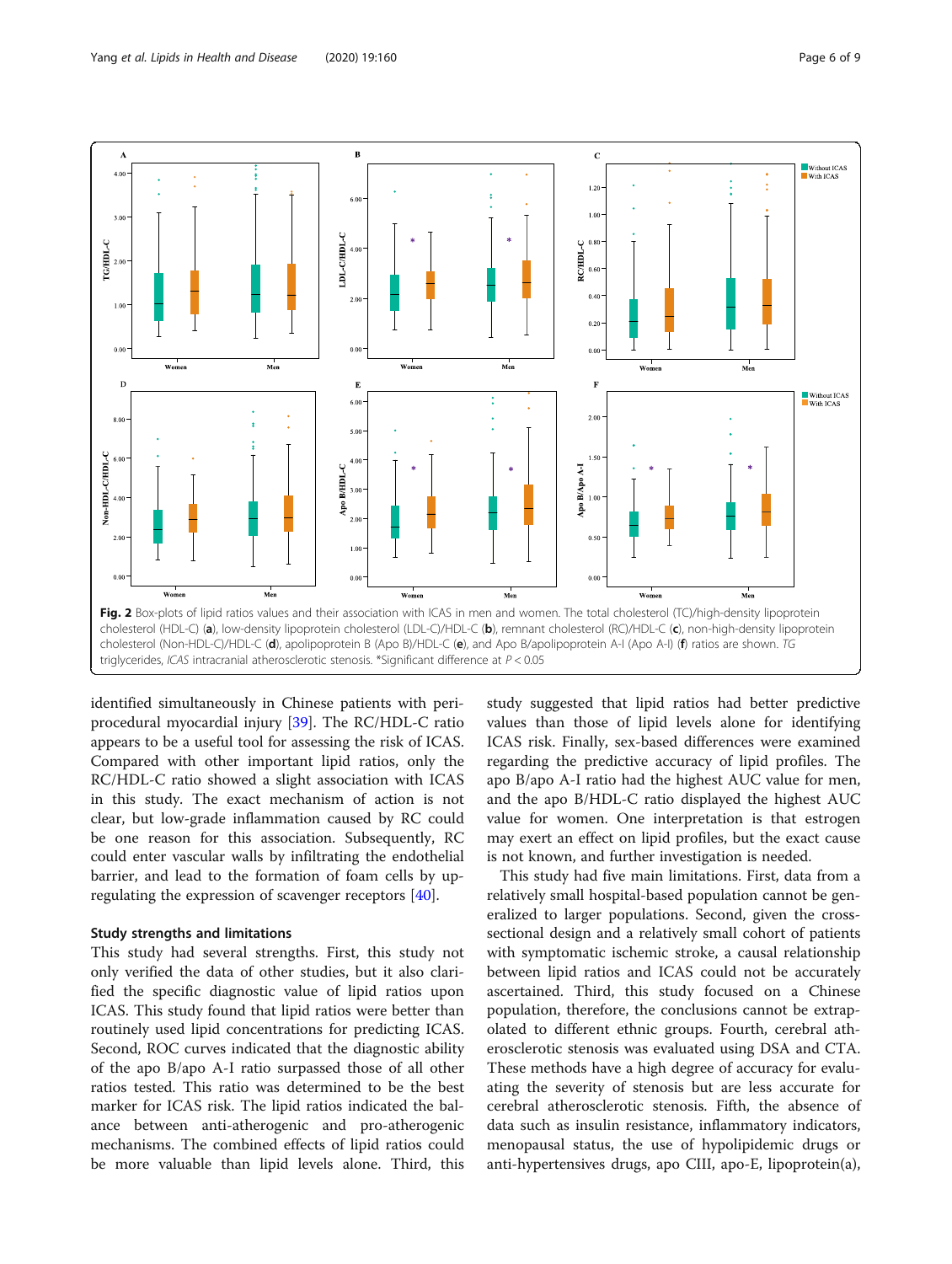#### <span id="page-6-0"></span>Table 2 Comparison of AUC for each evaluated variable in predicting ICAS

|                 | Total<br>AUC(95% CI)      | Men<br>AUC(95%CI)       | Women                     |
|-----------------|---------------------------|-------------------------|---------------------------|
|                 |                           |                         | AUC(95%CI)                |
| Lipid measures  |                           |                         |                           |
| TC              | $0.543(0.498 - 0.589)$    | $0.537(0.481 - 0.592)$  | $0.562$ (0.482-0.642)     |
| TG              | $0.525(0.480 - 0.570)$    | $0.499(0.444 - 0.554)$  | $0.576$ (0.500-0.652)     |
| HDL-C           | $0.462$ (0.417-0.507)     | $0.480(0.426 - 0.535)$  | 0.435 (0.356-0.514)       |
| LDL-C           | $0.555(0.510 - 0.601)$    | $0.547(0.491 - 0.603)$  | $0.573$ $(0.493 - 0.653)$ |
| Non-HDL-C       | $0.559(0.513 - 0.604)$    | $0.543(0.488 - 0.599)$  | $0.590(0.511 - 0.669)$    |
| <b>RC</b>       | $0.538(0.493 - 0.583)$    | $0.529(0.475 - 0.584)$  | $0.558(0.481 - 0.635)$    |
| Apo A-I         | $0.456(0.411 - 0.501)$    | $0.465(0.410 - 0.520)$  | $0.424(0.345 - 0.504)$    |
| Apo B           | $0.576(0.531 - 0.622)$    | $0.561(0.505 - 0.617)$  | $0.605(0.527 - 0.683)$    |
| Lipid ratios    |                           |                         |                           |
| TC/HDL-C        | $0.566$ $(0.521 - 0.611)$ | $0.546$ (0.491-0.601) * | $0.608(0.531 - 0.684)$    |
| TG/HDL-C        | $0.535$ (0.490-0.579) *   | $0.511(0.456 - 0.566)*$ | $0.580(0.503 - 0.657)$    |
| LDL-C/HDL-C     | $0.570(0.525 - 0.615)$    | $0.555(0.499 - 0.611)$  | $0.603$ $(0.526 - 0.680)$ |
| RC/HDL-C        | $0.544(0.500 - 0.589)$    | $0.530(0.475 - 0.584)$  | $0.575(0.498 - 0.652)$    |
| Non-HDL-C/HDL-C | $0.566$ $(0.521 - 0.611)$ | $0.546$ (0.491-0.601) * | $0.608(0.531 - 0.684)$    |
| Apo B/HDL-C     | $0.578(0.533 - 0.623)$    | $0.562$ (0.506-0.617)   | $0.617(0.541 - 0.693)$    |
| Apo B/apo A-I   | $0.588(0.543 - 0.633)$    | $0.579(0.523 - 0.634)$  | $0.613(0.536 - 0.690)$    |

TC total cholesterol, TG triglycerides, LDL-C low-density lipoprotein cholesterol, HDL-C high-density lipoprotein cholesterol, RC remnant cholesterol, Non-HDL-C non-high-density lipoprotein cholesterol, Apo B apolipoprotein B, Apo A-I apolipoprotein A-I, AUC area under the curve; 95%CI 95% confidence interval, ICAS intracranial atherosclerotic stenosis. \* P < 0.05, AUC were compared with apo B/apo A-I ratio in lipid ratios

and dietary habits may have a potential influence on outcomes.

#### Conclusion

The TC/HDL-C, LDL-C/HDL-C, RC/HDL-C, non-HDL-C/HDL-C, and apo B/HDL-C ratios were significantly related to ICAS risk. Compared with the other variables tested, the apo B/apo A-I ratio appeared to be a better discriminator for identifying ICAS risk. Lipid ratios could be potential indicators for risk stratification of ICAS, and provide guidance in lipid-lowering therapy in patients with symptomatic ischemic stroke.

#### Supplementary information

Supplementary information accompanies this paper at [https://doi.org/10.](https://doi.org/10.1186/s12944-020-01336-1) [1186/s12944-020-01336-1](https://doi.org/10.1186/s12944-020-01336-1).

Additional file 1.

#### Abbreviations

Apo A-I: Apolipoprotein A-I; Apo B: Apolipoprotein B; ICAS: Intracranial atherosclerotic stenosis; ECAS: Extracranial atherosclerotic stenosis; Non-HDL-C: Non-high-density lipoprotein cholesterol; RC: Remnant cholesterol; TC: Total cholesterol; TG: Triglycerides; LDL-C: Low-density lipoprotein cholesterol; HDL-C: High-density lipoprotein cholesterol; SE: Indicates standard error; β: Regression coefficients; OR: Odds ratio; 95%CI: 95% confidence interval; AUC: Area under the curve; DSA: Digital subtraction angiography; CTA: Computed tomography angiography; CIMT: Carotid intima-media thickness; DM: Diabetes mellitus; IDL: Intermediate-density

lipoprotein; VLDL: Very low-density lipoprotein; NCAS: No cerebral atherosclerotic stenosis

#### Acknowledgements

None

Authors' contributions

Wen-Song Yang, Rui Li, Yi-Qing Shen, Qi Li, Guo-En Yao, and Peng Xie conceived and designed the study. Xing-Chen Wang, Qing-Jun Liu, and Hai-Yang Wang coordinated the study. Wen-Song Yang, Rui Li, Yi-Qing Shen, Xing-Chen Wang, Qing-Jun Liu, and Hai-Yang Wang did the acquisition, analysis, or interpretation of data. Qi Li, Guo-En Yao, and Peng Xie oversaw subjects' recruitment and monitored the gathering of clinical data. Wen-Song Yang, Rui Li, and Yi-Qing Shen conducted the statistical analysis and prepared the paper. Qi Li and Peng Xie obtained fundings. Qi Li, Guo-En Yao, and Peng Xie were responsible for the administrative, technical, or material support. The author(s) read and approved the final manuscript.

#### Funding

The Special Project on Natural Chronic Non-infectious Diseases (2016YFC1307200) and the National Key Research and Development Program of China (2017YFA0505700).

#### Availability of data and materials

The datasets used and/or analyzed during the current study are available from the corresponding author on reasonable request.

#### Ethics approval and consent to participate

The study was approved by the ethics committee of the First Affiliated Hospital of Chongqing Medical University. (No. 2007–002).

#### Consent for publication

Written informed consent was obtained from all participants.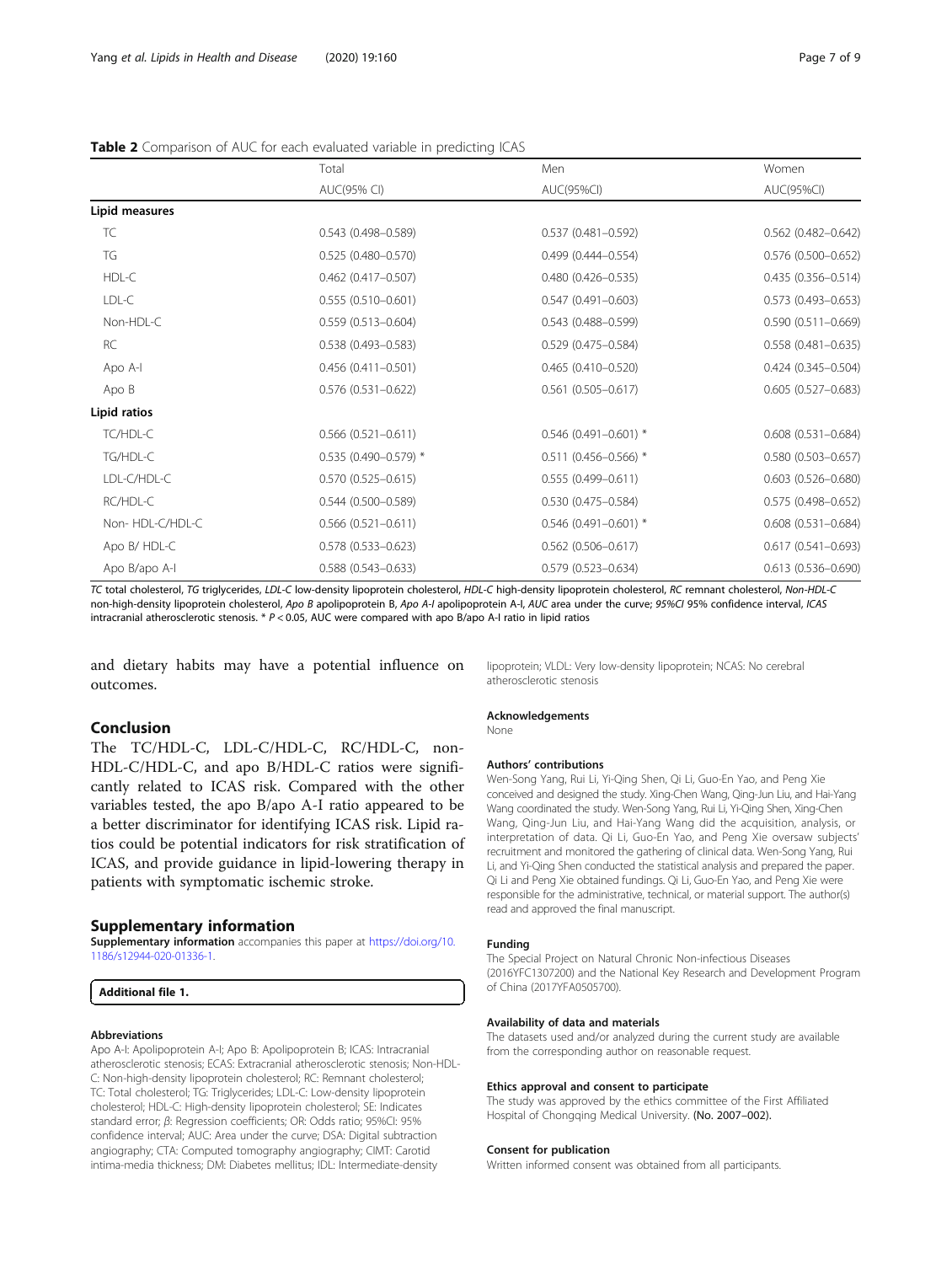#### <span id="page-7-0"></span>Competing interests

None of the authors reports any disclosures.

#### Author details

<sup>1</sup>Department of Neurology, The First Affiliated Hospital of Chongqing Medical University, Chongqing 400016, China. <sup>2</sup>NHC Key Laboratory of Diagnosis and Treatment on Brain Functional Diseases, The First Affiliated Hospital of Chongqing Medical University, Chongqing 400016, China. <sup>3</sup>Division of Life Sciences and Medicine, Department of Neurology, The First Affiliated Hospital of USTC, University of Science and Technology of China, Hefei, Anhui 230001, P.R. China. <sup>4</sup>Department of Psychiatry, The First People's Hospital of Yunnan Province, Kunming 650032, Yunnan, China. <sup>5</sup>Department of Neurology, Yongchuan Hospital of Chongqing Medical University, Chongqing 402160, China. <sup>6</sup>Department of Neurology, First Affiliated Hospital, PLA General Hospital, Beijing 100048, China.

#### Received: 23 March 2020 Accepted: 24 June 2020 Published online: 04 July 2020

#### References

- Qureshi AI, Caplan LR. Intracranial atherosclerosis. Lancet. 2014;383:984-98. [https://doi.org/10.1016/S0140-6736\(13\)61088-0.](https://doi.org/10.1016/S0140-6736(13)61088-0)
- 2. Holmstedt CA, Turan TN, Chimowitz MI. Atherosclerotic intracranial arterial stenosis: risk factors, diagnosis, and treatment. The Lancet Neurology. 2013; 12:1106–14. [https://doi.org/10.1016/S1474-4422\(13\)70195-9](https://doi.org/10.1016/S1474-4422(13)70195-9).
- 3. Kim JS, Bonovich D. Research on intracranial atherosclerosis from the east and west: why are the results different? J Stroke. 2014;16:105–13. [https://doi.](https://doi.org/10.5853/jos.2014.16.3.105) [org/10.5853/jos.2014.16.3.105.](https://doi.org/10.5853/jos.2014.16.3.105)
- 4. Ritz K, Denswil NP, Stam OCG, van Lieshout JJ, Daemen MJAP. Cause and mechanisms of intracranial atherosclerosis. Circulation. 2014;130:1407–14. [https://doi.org/10.1161/CIRCULATIONAHA.114.011147.](https://doi.org/10.1161/CIRCULATIONAHA.114.011147)
- 5. Qian Y, Pu Y, Liu L, Wang DZ, Zhao X, Wang C, et al. Low HDL-C level is associated with the development of intracranial artery stenosis: analysis from the Chinese IntraCranial AtheroSclerosis (CICAS) study. PLoS One. 2013; 8:e64395. [https://doi.org/10.1371/journal.pone.0064395.](https://doi.org/10.1371/journal.pone.0064395)
- 6. Wu J, Zhang Q, Yang H, Gao X, Zhou Y, Wang A, et al. Association between non-high-density-lipoprotein-cholesterol levels and the prevalence of asymptomatic intracranial arterial stenosis. PLoS One. 2013;8:e65229. <https://doi.org/10.1371/journal.pone.0065229>.
- 7. Shen Y, Wang J, Wu J, Qu W, Wang C, Gao X, et al. Elevated plasma total cholesterol level is associated with the risk of asymptomatic intracranial arterial stenosis. PLoS One. 2014;9:e101232. [https://doi.org/10.1371/journal.](https://doi.org/10.1371/journal.pone.0101232) [pone.0101232.](https://doi.org/10.1371/journal.pone.0101232)
- Kim Y-S, Hong J-W, Jung W-S, Park S-U, Park J-M, Cho S-I, et al. Gender differences in risk factors for intracranial cerebral atherosclerosis among asymptomatic subjects. Gend Med. 2011;8:14–22. [https://doi.org/10.1016/j.](https://doi.org/10.1016/j.genm.2011.01.001) [genm.2011.01.001.](https://doi.org/10.1016/j.genm.2011.01.001)
- 9. Park J-H, Hong K-S, Lee E-J, Lee J, Kim D-E. High levels of apolipoprotein B/ AI ratio are associated with intracranial atherosclerotic stenosis. Stroke. 2011; 42:3040–6. <https://doi.org/10.1161/STROKEAHA.111.620104>.
- 10. Kim D-E, Kim J-Y, Jeong S-W, Cho Y-J, Park J-M, Lee J-H, et al. Association between changes in lipid profiles and progression of symptomatic intracranial atherosclerotic stenosis: a prospective multicenter study. Stroke. 2012;43:1824–30. [https://doi.org/10.1161/STROKEAHA.112.653659.](https://doi.org/10.1161/STROKEAHA.112.653659)
- 11. Sun Y, Hou X-H, Wang D-D, Ma Y-H, Tan C-C, Sun F-R, et al. Apolipoprotein B/AI ratio as an independent risk factor for intracranial atherosclerotic stenosis. Aging (Albany NY). 2019;11:6851–62. [https://doi.org/10.18632/](https://doi.org/10.18632/aging.102216) [aging.102216.](https://doi.org/10.18632/aging.102216)
- 12. Enomoto M, Adachi H, Hirai Y, Fukami A, Satoh A, Otsuka M, et al. LDL-C/ HDL-C ratio predicts carotid intima-media thickness progression better than HDL-C or LDL-C alone. J Lipids. 2011;2011:549137. [https://doi.org/10.1155/](https://doi.org/10.1155/2011/549137) [2011/549137](https://doi.org/10.1155/2011/549137).
- 13. Hong L-F, Yan X-N, Fan Y, Wu Q, Luo S-H, Yang B, Li J-J. Is the ratio of apoB/apoA-1 the best predictor for the severity of coronary artery lesions in Chinese diabetics with stable angina pectoris? An assessment based on Gensini scores. J Geriatr Cardiol. 2015;12:402–9. [https://doi.org/10.11909/j.](https://doi.org/10.11909/j.issn.1671-5411.2015.04.012) [issn.1671-5411.2015.04.012](https://doi.org/10.11909/j.issn.1671-5411.2015.04.012).
- 14. Byun AR, Lee SW, Lee HS, Shim KW. What is the most appropriate lipid profile ratio predictor for insulin resistance in each sex? A cross-sectional study in Korean populations (the fifth Korea National Health and nutrition

examination survey). Diabetol Metab Syndr. 2015;7:59. [https://doi.org/10.](https://doi.org/10.1186/s13098-015-0051-2) [1186/s13098-015-0051-2](https://doi.org/10.1186/s13098-015-0051-2).

- 15. Abbasian M, Delvarianzadeh M, Ebrahimi H, Khosravi F. Lipid ratio as a suitable tool to identify individuals with MetS risk: a case- control study. Diabetes Metab Syndr. 2017;11(Suppl 1):S15–9. [https://doi.org/10.1016/j.dsx.](https://doi.org/10.1016/j.dsx.2016.08.011) [2016.08.011.](https://doi.org/10.1016/j.dsx.2016.08.011)
- 16. Zhai F-F, Yan S, Li M-L, Han F, Wang Q, Zhou L-X, et al. Intracranial arterial Dolichoectasia and stenosis: risk factors and relation to cerebral small vessel disease. Stroke. 2018;49:1135–40. [https://doi.org/10.1161/STROKEAHA.117.](https://doi.org/10.1161/STROKEAHA.117.020130) [020130](https://doi.org/10.1161/STROKEAHA.117.020130).
- 17. Expert Panel on Detection, Evaluation, and Treatment of High Blood Cholesterol in Adults. Executive Summary of The Third Report of The National Cholesterol Education Program (NCEP) Expert Panel on Detection, Evaluation, And Treatment of High Blood Cholesterol In Adults (Adult Treatment Panel III). JAMA. 2001;285:2486–97. [https://doi.org/10.1001/jama.](https://doi.org/10.1001/jama.285.19.2486) [285.19.2486.](https://doi.org/10.1001/jama.285.19.2486)
- 18. Nordestgaard BG, Varbo A. Triglycerides and cardiovascular disease. Lancet. 2014;384:626–35. [https://doi.org/10.1016/S0140-6736\(14\)61177-6.](https://doi.org/10.1016/S0140-6736(14)61177-6)
- 19. Samuels OB, Joseph GJ, Lynn MJ, Smith HA, Chimowitz MI. A standardized method for measuring intracranial arterial stenosis. AJNR Am J Neuroradiol. 2000;21:643–6.
- 20. Barnett HJM, Taylor DW, Haynes RB, Sackett DL, Peerless SJ, Ferguson GG, et al. Beneficial effect of carotid endarterectomy in symptomatic patients with high-grade carotid stenosis. N Engl J Med. 1991;325:445–53. [https://doi.](https://doi.org/10.1056/NEJM199108153250701) [org/10.1056/NEJM199108153250701.](https://doi.org/10.1056/NEJM199108153250701)
- 21. Walldius G, Jungner I, Holme I, Aastveit AH, Kolar W, Steiner E. High apolipoprotein B, low apolipoprotein A-I, and improvement in the prediction of fatal myocardial infarction (AMORIS study): a prospective study. Lancet. 2001;358:2026–33. [https://doi.org/10.1016/S0140-](https://doi.org/10.1016/S0140-6736(01)07098-2) [6736\(01\)07098-2](https://doi.org/10.1016/S0140-6736(01)07098-2).
- 22. Maki KC, Davidson MH, Dicklin MR, Bell M, Witchger M, Feinstein SB. Predictors of anterior and posterior wall carotid intima media thickness progression in men and women at moderate risk of coronary heart disease. J Clin Lipidol. 2011;5:141–51. <https://doi.org/10.1016/j.jacl.2011.02.003>.
- 23. Biswas S, Ghoshal PK, Mandal SC, Mandal N. Association of low-density lipoprotein particle size and ratio of different lipoproteins and apolipoproteins with coronary heart disease. J Cardiol. 2008;52:118–26. <https://doi.org/10.1016/j.jjcc.2008.06.005>.
- 24. Herrington DM, Mao C, Parker SJ, Fu Z, Yu G, Chen L, et al. Proteomic architecture of human coronary and aortic atherosclerosis. Circulation. 2018; 137:2741–56. <https://doi.org/10.1161/CIRCULATIONAHA.118.034365>.
- 25. Simon A, Chironi G, Levenson J. Comparative performance of subclinical atherosclerosis tests in predicting coronary heart disease in asymptomatic individuals. Eur Heart J. 2007;28:2967–71. [https://doi.org/10.1093/eurheartj/](https://doi.org/10.1093/eurheartj/ehm487) [ehm487.](https://doi.org/10.1093/eurheartj/ehm487)
- 26. D'Armiento FP, Bianchi A, de Nigris F, Capuzzi DM, D'Armiento MR, Crimi G, et al. Age-related effects on atherogenesis and scavenger enzymes of intracranial and extracranial arteries in men without classic risk factors for atherosclerosis. Stroke. 2001;32:2472–9.
- 27. Mertens A, Verhamme P, Bielicki JK, Phillips MC, Quarck R, Verreth W, et al. Increased low-density lipoprotein oxidation and impaired high-density lipoprotein antioxidant defense are associated with increased macrophage homing and atherosclerosis in dyslipidemic obese mice: LCAT gene transfer decreases atherosclerosis. Circulation. 2003;107:1640–6. [https://doi.org/10.](https://doi.org/10.1161/01.CIR.0000056523.08033.9F) [1161/01.CIR.0000056523.08033.9F](https://doi.org/10.1161/01.CIR.0000056523.08033.9F).
- 28. Bielicki JK, Oda MN. Apolipoprotein A-I(Milano) and apolipoprotein A-I(Paris) exhibit an antioxidant activity distinct from that of wild-type apolipoprotein A-I. Biochemistry. 2002;41:2089–96. [https://doi.org/10.1021/bi011716p.](https://doi.org/10.1021/bi011716p)
- 29. Park J-H, Hong K-S, Lee J, Kim Y-J, Song P. Deep subcortical infarct burden in relation to apolipoprotein B/AI ratio in patients with intracranial atherosclerotic stenosis. Eur J Neurol. 2013;20:671–80. [https://doi.org/10.](https://doi.org/10.1111/ene.12021) [1111/ene.12021.](https://doi.org/10.1111/ene.12021)
- 30. Marcovina S, Packard CJ. Measurement and meaning of apolipoprotein AI and apolipoprotein B plasma levels. J Intern Med. 2006;259:437–46. [https://doi.org/10.1111/j.1365-2796.2006.01648.x.](https://doi.org/10.1111/j.1365-2796.2006.01648.x)
- 31. Zhu X, Parks JS. New roles of HDL in inflammation and hematopoiesis. Annu Rev Nutr. 2012. [https://doi.org/10.1146/annurev-nutr-071811-150709.](https://doi.org/10.1146/annurev-nutr-071811-150709)
- 32. Kim SW, Jee JH, Kim HJ, Jin S-M, Suh S, Bae JC, et al. Non-HDL-cholesterol/ HDL-cholesterol is a better predictor of metabolic syndrome and insulin resistance than apolipoprotein B/apolipoprotein A1. Int J Cardiol. 2013;168: 2678–83. <https://doi.org/10.1016/j.ijcard.2013.03.027>.